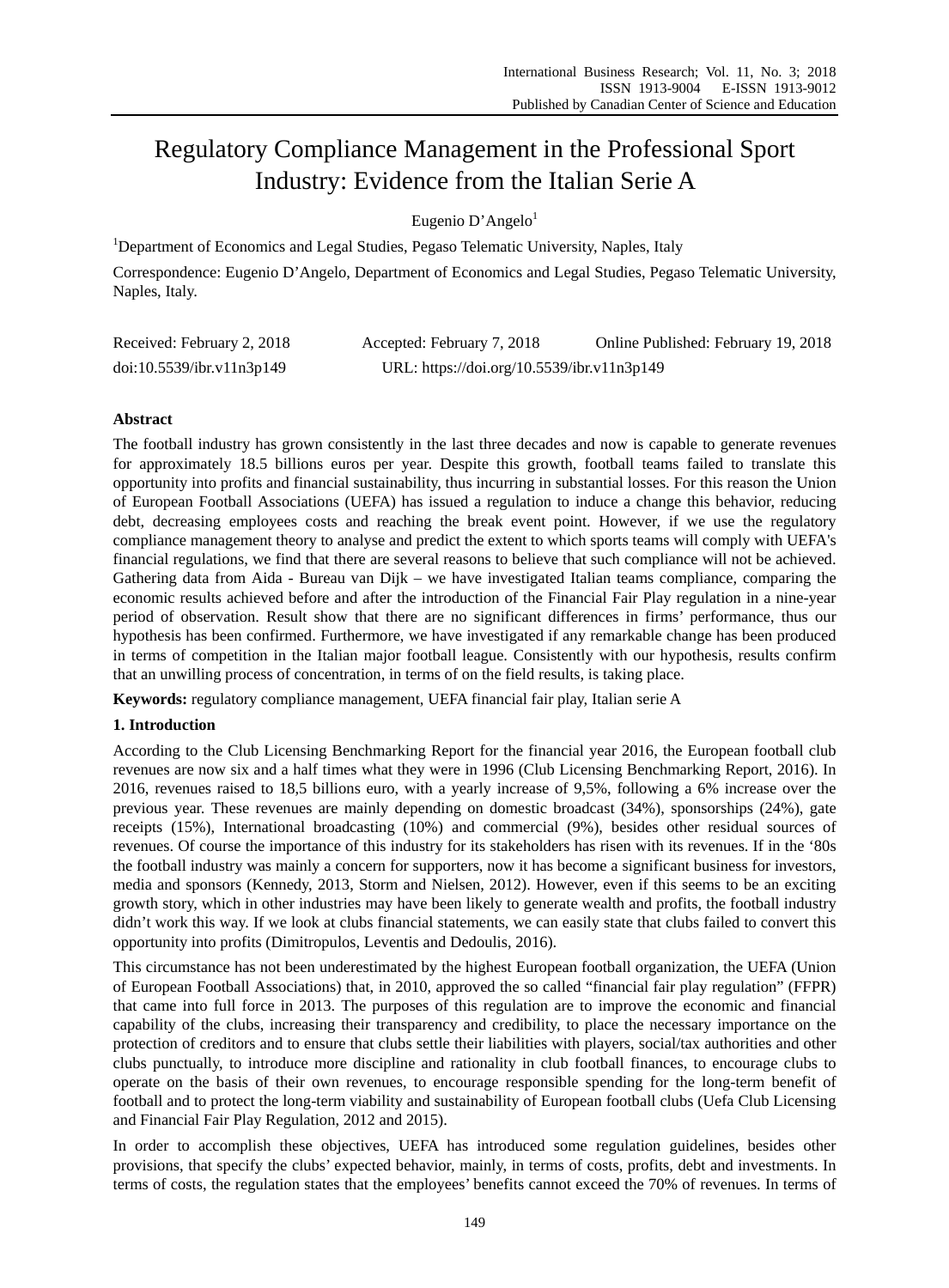profits, the UEFA has introduced the so-called "break-even requirement" (B.E.R). According to this provision, relevant revenues should not be exceeded by relevant costs. Briefly, relevant income and relevant costs are the ones related to the core business of the club, excluding income taxation. However the regulation allows clubs to have an acceptable deviation from the "relevant" zero-profit condition. This acceptable deviation has been defined equal to 5 millions euro for each monitoring period, that consists of three financial reporting years (T; T-1 and T-2). Moreover, this threshold can be branched and raised to 45 millions for the license seasons 2013-14 and 2014-15 and to 30 millions for the license seasons 2015/16, 2016/17 and 2017/18, if this deviations is entirely covered by equity contributions. In terms of debt, the regulation states that the net debt doesn't have to exceed the 100% of total revenues. Finally the regulation is deeply focused on improving investment in infrastructures, including the stadium and the training facilities, whose costs are excluded from the relevant expenses to calculate the B.E.R. in a given monitoring period.

If a club fails to comply with the regulation, the UEFA's Club Financial Control Body will decide the appropriate sanction which can lead, in some cases, to the disqualification from the in progress international competition or from future international competitions.

Given the importance of international competitions, not only in terms of direct revenues, but also in terms of commercial opportunities, in its wider definition, it apparently seems unavoidable the necessity to comply with the described regulation. However, if we deeply analyse the peculiarities of this industry in terms of ownership and control, in terms of objectives, which are not always in line with profit orientation, and in terms of the stakeholders' power, we can recognize that the pressure to comply considerably decreases. Moreover the pressure to comply is directly linked not only to firms' characteristics, but also to the regulations ones and to the way this to elements relate to each other. Therefore we recognize a possible way to deal with the FFPR that is the application of the so-called theory of regulatory compliance management.

As we will theoretically demonstrate in the next section of the paper, there are reasons to believe that compliance to the UEFA regulation will be not achieved. Moreover in the last section of the paper we will investigate the degree of compliance through an empirical analysis conducted on the Italian Serie A.

Besides the introduction, the paper falls in to four sections. In the first section we will focus on the literature review concerning the FFPR and the compliance management theory and we will formulate the hypothesis. The second section will be dedicated to the methodology. In the third section we will display the empirical results of the study. In the last section we will sum up the contribution of the paper, its limitations and suggest further streams of research.

#### **2. Literature Review and Research Hypotheses**

Even if the sport industry, as explained in the previous section, has grown consistently in the last three decades, there is still an important issue to deal with, which is the coexistence of two objectives, namely, the success on the field and the success in the financial statement. But is this really something that we may concern? Is it really an issue? European football clubs, as pointed out, among others, by Dimitropulos (2011) and Ogbonna and Harris (2014), still have a management culture which consider the emotional logic of winning on the field as a priority compared to the financial and economic result. This is mainly due to the concentration of equity stakes, which leads to the almost absent separation between ownership and control. Even when a professional manager, different from the majority owner, is in charge, the owner has a substantial interference in strategic choices and this implies that the management ends up being in charge on paper only. Owners are often wealthy individuals (Kennedy, 2013) who are interested in sport to fulfil different needs, other than direct profit maximization, such as higher prestige or power. For example, as stated by Iaria (2012) speaking about Silvio Berlusconi, "It's almost impossible to untwine football from his political and business dealings". Moreover, besides non-economic (Maslow, 1954) but still rational objectives, there are furthermore economic motivations that can lead to overinvestment and losses in sport businesses. What we, prima facie, can recognize as benefactors owners or "sugar daddies", besides direct beneficial results in terms of legitimacy or higher public citizenship, in reality, can also have positive results in other business connected to the sport one, in terms, for example, of cost of capital. Moreover, the winning orientation instead of profit orientation can also be explained through the stakeholder theory.

Besides the owner personal orientation there is a substantial contribution to this behavior, which is given by a primary stakeholder as supporters. Supporters, for a sport firm, are something different and definitely more important and pre-eminent in the life of the company than common customers are for a company operating in another industry. When a club obtains poor results on the field, supporters are used to demand for new and costly players and they don't care about the financial sustainability of these transactions (Solberg and Haugen, 2010).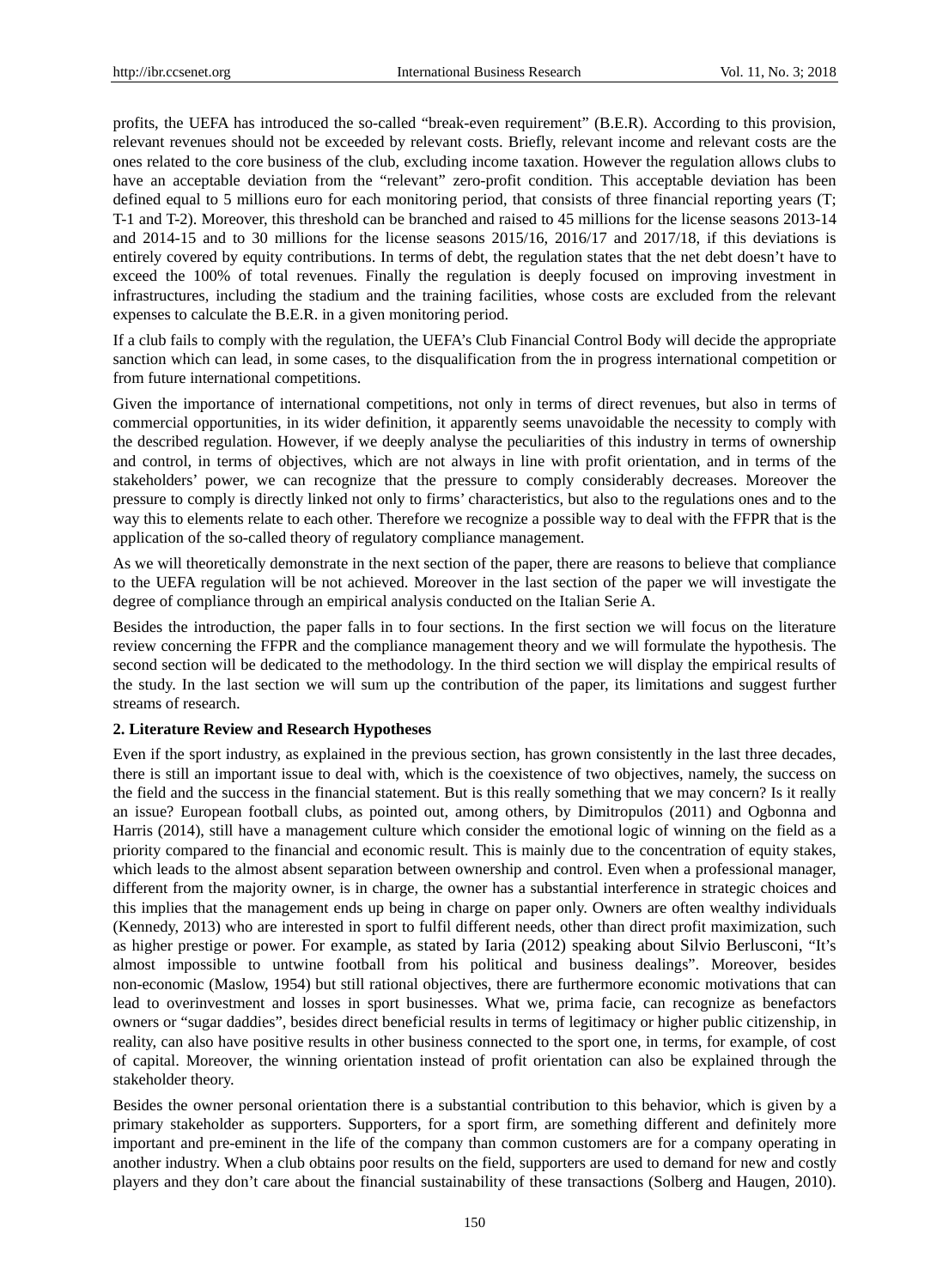Someone may say that club can simply ignore this request, but this choice is not so simple, given the negative effect it can have on the stadium attendance, to the revenues from the media, from the merchandizing and so on. In addition, is not even rare that supporters react with animated and violent protests. For these reasons, the owner of a professional football club may neglect the importance of financial sustainability and focus more directly on the on field results (Michie and Oughton, 2005).

Therefore, a wide body of previous research demonstrate that football clubs behave as win oriented instead as profit oriented (Kesenne, 1996; Vopel, 211; Storm, 2012) and this could be seen even through the methodical overinvestment which has characterized professional clubs in recent years. Clubs are used to obtain poor financial results and to fill this gap through substantial equity contributions. This circumstance has led the previous literature to define the sport industry as a "rat race" or as a "zombie race". As pointed out by Budzinski (2014), this leads to the methodical market failure (Muller et al., 2012) because, in this industry, firms compete for a fixed and indivisible reward (that is the first place in a competition), since only the winner (the fastest rat) gets the compensation (the cheese). In other terms, is clear that all competitors are used to increase their equity contribution without increasing their expected output (which is fixed). This will result in a lack of efficiency (Akerlof 1976). The concept of zombie race (Frank, 2014) is even more appropriate for this industry, given that a substantial part of the competing clubs is technically bankrupt, but continue to act like this wasn't their condition.

Given these characteristics of the industry and of its players, we now attempt to join it to the literature in terms of managerial compliance to regulation. This stream of research investigates the problem of ensuring that an enterprise is structured and behave in a way that is recognize to be in accordance to a given regulation and its guidelines.

Regulatory Compliance Management deals with modelling, checking, enforcement and analysis of compliance requirements extracted from regulations of diverse kind such as laws, contract, internal policies, etc (El Kharbili, 2012). Regulation guidelines, to which firms should comply, specifies the expected behavior and defines tolerated and non-tolerated deviation from the defined archetype and the sanction in which a given subject may incur if not complying. Recent research in the field has stated that when a firm has to comply with a given regulation, one or more department of the firm, such as finance, administrative, information system, etc., may be somehow involved in a change which mostly implies an investment (Perskow, 2003). Research trends in the field of regulatory compliance mostly focus on different types of domains (healthcare, finance, etc.), types of regulatory compliance (policy, contract or regulations) and solutions, typically detective type or preventive ones. However there are some studies that have addressed the issue of motivation to comply or not to a given regulation. In a study conducted by Amodu (2008) is shown a very clear literature review concerning determinants of compliance and business motivation to comply. In summary, as stated by Kagan (1994), there are a number of variables influencing the enforcement activity: legal design factors, such as stringency of regulatory mission, legal power and specificity of legal standards and penalties, task environment factors, such as visibility of violations, regulated entities' willingness to comply or seriousness of risks to be prevented, political environment factors, such as strength and aggressiveness of pro-regulation interests or preferences of political authorities (influenced by recent catastrophes, economically urgent projects subject to regulation, etc.) and leadership factors, such as reactive or strong-minded regulatory leaders and degree of staff professionalism. Among other motivation in the decision to comply or not to comply, there are some that are definitely useful to predict the orientation in the field of the sport industry.

Kagan and Scholz (1984) state that compliance is more likely when firms are able to pass on the costs of compliance. For example when these costs can be transferred to a third party like costumers. Of course this is not the case of the FFPR, since, contrariwise, compliance will result in firms financial constraint that will imply them to be less likely to hire talented player and thus generate supporters disappointment and reduce their willingness to pay more for tickets and for media subscriptions.

The perceived effect on reputation is another aspect that may influence the decision to comply. According to the previous literature, it can be simplistic to assume that firms make calculation in order to decide whether to comply or not on the basis of their profit maximization. Fisse and Braithwaite (1993), inquiring this aspect, found that firms are more likely to comply when they think that their reputation will be otherwise affected in a negative way. The same importance given to reputational factors was stated in other works, which highlighted that this concern is even higher in larger firms (Gunningham, 2005). This condition, as well as the previous, unquestionably cannot be found in professional teams when it comes to comply with the FFPR. First of all because their primary concern, in terms of reputation, is related to the reputation perceived by their supporters and, secondly, because, unless they are disqualified from an international competition, their reputation will not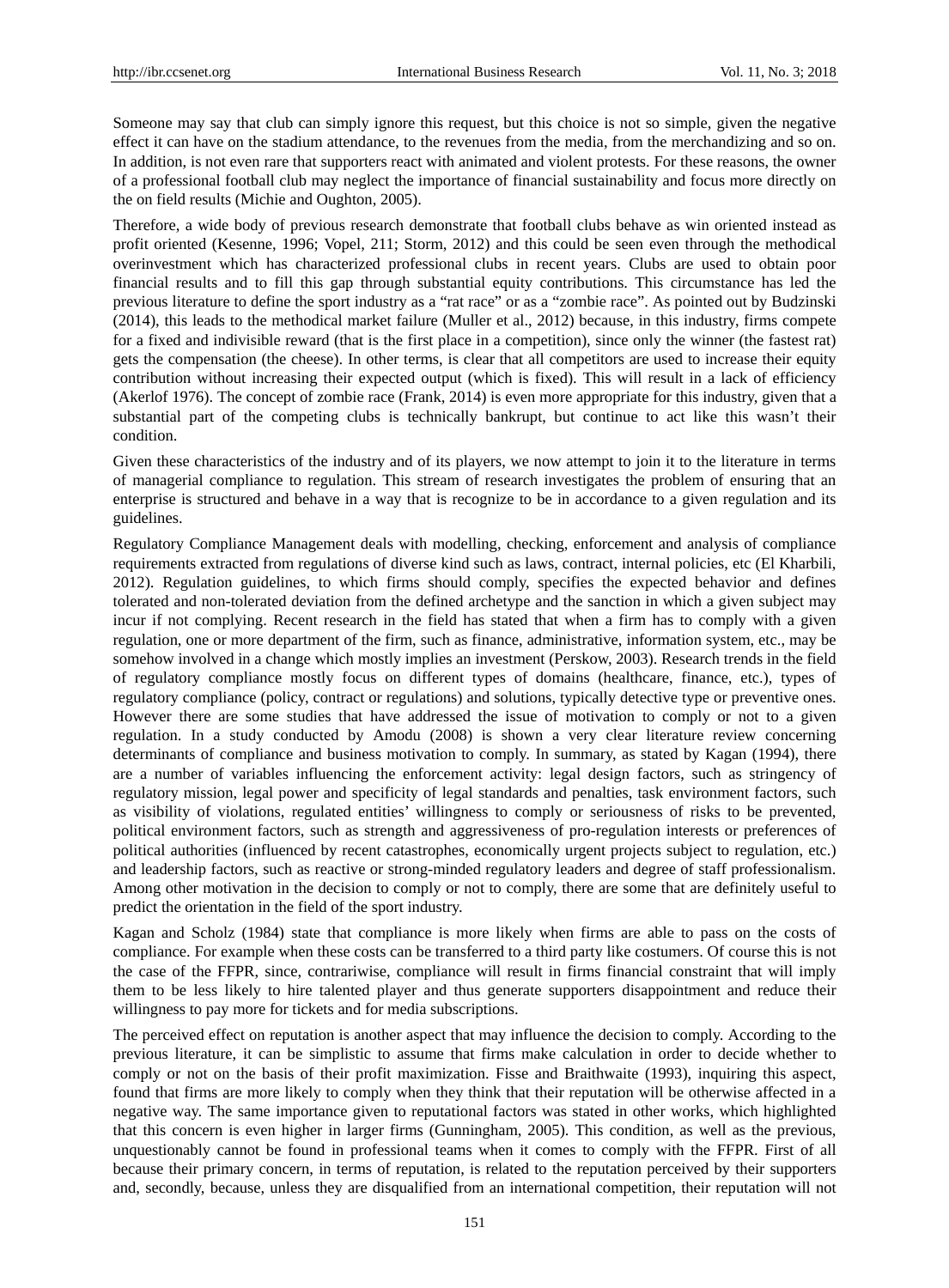be affected. And we know that the disqualification of a team from the UEFA Champions League or Europe League is definitely a remote event.

Another reason that may influence the decision to comply is closely related to the reputational one and it regards the sanctions or penalty linked to the decision to not comply. Parker (2002) defined the concept of "fear factor" when addressing this issue. The fear to be sanctioned can be a powerful trigger to comply. Is clear that also in this case, teams are not that much motivated to comply since in the last 15 years we have seen only 53 cases of disqualification from the UEFA competitions, which is a relatively small number if we consider that every year about 150 teams take part in the UEFA competitions.

Co-operation and trust are other element to take in account. In this perspective, as stated by Kangan and Scholtz (1984) and by Black (1976), firms are more likely to comply when they agree with the regulation and when there is proximity ("relational distance") with the regulatory body. Falling this concept in our industry, we can say that is not rare to see teams contesting the UEFA decisions, particularly when it comes to the FFPR. In summer 2017, for example, some teams questioned the capability of Paris Saint Germaine to fulfil the FFPR requirements after hiring Nejmar Jr. from Barcelona for over 200 millions euro. However, at the moment this player is currently taking part to the national and international competitions, without any concomitant verification by the UEFA.

The economic climate may have also an influence on the decision to comply (Atlas, 2007). In other words, the more economically difficult is the environment, the more permissive will be the reaction to a limited compliance. Also in this case, given the substantial losses experienced by European teams, we will predict a temporary tolerance in terms of sanctions and, therefore, a lower compliance at least in the short term.

Another very important element in the compliance management theory is the convergence of interests between the public and private interest. According to this principle, compliance will be more likely when there is a convergence of interest. In our case we can see a convergence of interest but it seems to be the other way round. In other words, both teams and the UEFA, for different reasons, my probably converge over a lower compliance rather than strict compliance to maximize their utility function in the short term.

Moreover, according to literature, firm size and third party stakeholders are likely to influence the willingness and the capability to comply. Small businesses encounter more difficulties to comply than their larger counterparts. In addition, media, costumers (supporters) and social forces can shape the compliance attitude al well (Hutter and Jones, 2006). In this industry we are typically dealing with large firms and with high stakeholders pressure to not comply.

According to Genn (1993) other factors, which encourage compliance, are the ownership dispersion and the workforce resistance or pressure. In our case, ownership and workforce orientation are both resistant to compliance. The way in which ownership are motivated to compliance have been previously discussed and, of course, motivations affecting the workforce are evident, since the first provision of the FFPR requires a reducing their salaries.

Therefore, all these reasons concerning the regulatory compliance management lead us to formulate our hypothesis in the following way: "Professional football teams are not complying with the main regulatory requirements contained in the UEFA Financial Fair Play Regulation".

# **3. Materials and Method**

In order to determine the sample on which focus our analyses, we first proceeded to analyse the ranking of the Italian Serie A in the last 10 years. The Serie A championship is composed of 20 teams each year, but clearly, over the last 10 years, more than 20 teams have taken part to this competition. In particular, the teams that have competed in the Italian Series A, in the last ten years, were 33. In order to assess the greater or lesser compliance with the FFPR, it was decided to limit the analysis to those teams that have played most of the times in the major Italian competition and who have achieved the best results on the field. For this reason, to each team and in each season was given a score ranging from 1 to 20, depending on the position achieved in each season. In other words, a score of 20 points has been given to the team that won the championship and only one point has been given to the one that arrived last. The result of this allocation made it possible to order the teams according to the results achieved in ten years of competition. Subsequently, all the teams that no longer compete in Serie A, or who have not achieved significant sporting results in the last 10 years, have been removed from the sample. The sample was therefore limited to the 15 teams of major importance, as shown in the following table (Table 1).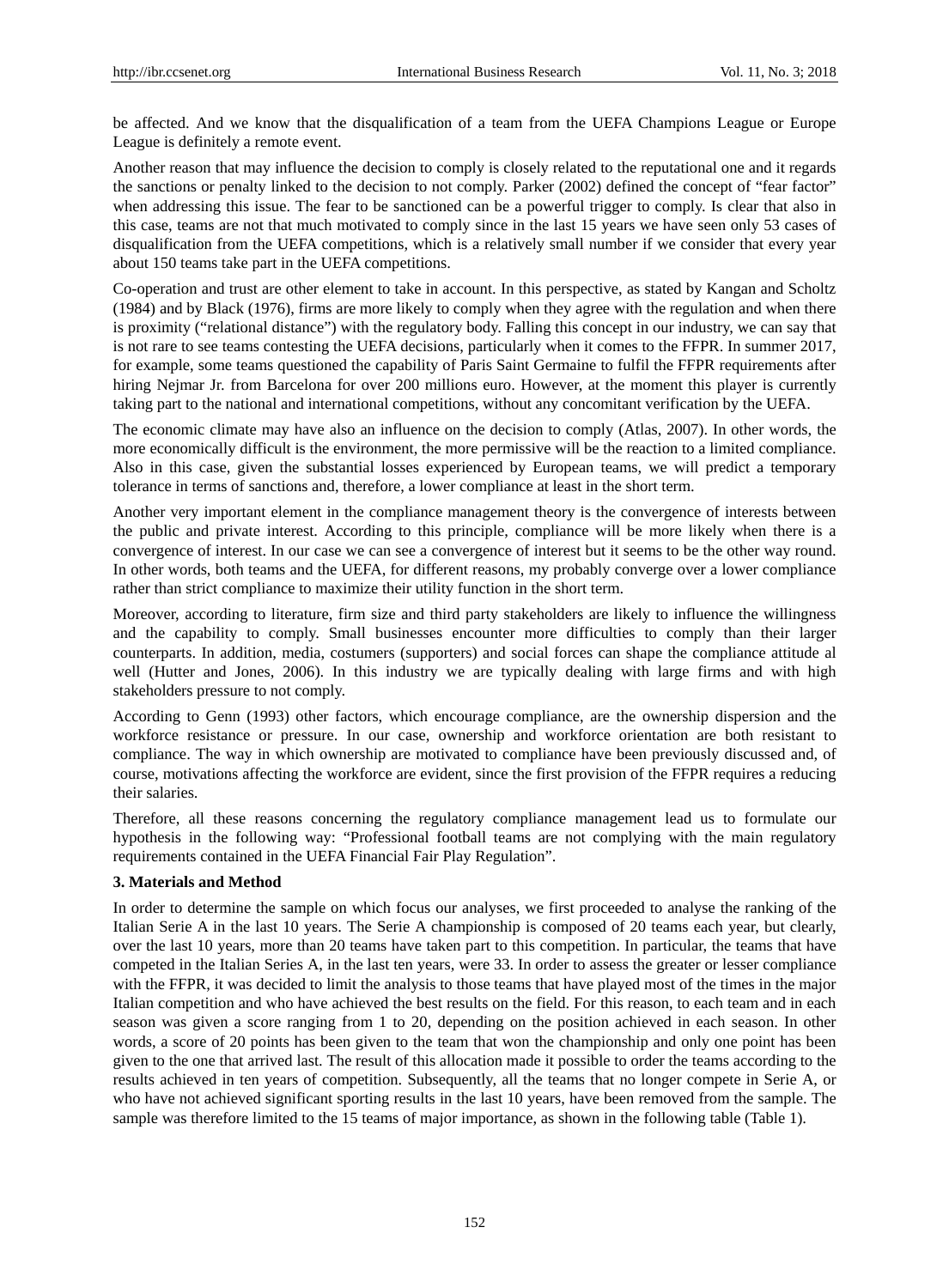#### Table 1. Sample definition

| <b>All Italian Teams</b> |                 |       |         |                |       |         | <b>Selected Sample</b> |       |  |  |
|--------------------------|-----------------|-------|---------|----------------|-------|---------|------------------------|-------|--|--|
| Ranking                  | Team            | Score | Ranking | Team           | Score | Ranking | Team                   | Score |  |  |
|                          | <b>Juventus</b> | 185   | 18      | Bologna        | 48    |         | Juventus               | 185   |  |  |
|                          | Roma            | 172   | 19      | Sassuolo       | 37    |         | Rcma                   | 172   |  |  |
| 3                        | Inter           | 166   | 20      | Siena          | 26    |         | Inter                  | 166   |  |  |
| 4                        | Milan           | 162   | 21      | Empoli         | 23    |         | Milan                  | 162   |  |  |
| 5                        | Napoli          | 161   | 22      | Verona         | 20    | 5       | Napoli                 | 161   |  |  |
| 6                        | Fiorentina      | 144   | 23      | Bari           | 12    | 6       | Fiorentina             | 144   |  |  |
|                          | Lazio           | 135   | 24      | Cesena         | 9     |         | Lazio                  | 135   |  |  |
| 8                        | Udinese         | 110   | 25      | Lecce          | 8     | 8       | Udinese                | 110   |  |  |
| 9                        | Genoa           | 95    | 26      | Reggina        |       | 9       | Genoa                  | 95    |  |  |
| 10                       | Sampdoria       | 90    | 27      | Crotone        | 4     | 10      | Sampdoria              | 90    |  |  |
| 11                       | Atalanta        | 79    | 28      | Carpi          |       | 11      | Atalanta               | 79    |  |  |
| 12                       | Palermo         | 77    | 29      | Livorno        |       | 12      | Chievo                 | 73    |  |  |
| 13                       | Chievo          | 73    | 30      | <b>Brescia</b> |       | 13      | Cagliari               | 66    |  |  |
| 14                       | Cagliari        | 66    | 31      | Frosinone      |       | 14      | Torino                 | 61    |  |  |
| 15                       | Parma           | 64    | 32      | Novara         |       | 15      | Bologna                | 48    |  |  |
| 16                       | Torino          | 61    | 33      | Pescara        |       |         |                        |       |  |  |
| 17                       | Catania         | 52    |         |                |       |         |                        |       |  |  |

For all the 15 teams belonging to the final sample, we gathered ten years financial statements (profit and loss and balance sheets) from the AIDA (Borough Van Dijk) database. For some of the teams, Milan, Inter, Bologna and Juventus, data were available for 2017 but not for 2007, while, for all the others, data were available from 2007 to 2016. Therefore to ensure the homogeneity to the analysis, we decided to investigate only the period between 2008 and 2016 that was available for the whole sample.

Since the objective of the study was to verify to which extent the management of the series A teams adjusted their business to the provisions of the FFPR, it was necessary to focus on the variables that the regulation examines for evaluate teams compliance. Generally speaking, the FFPR, since its very first version, specified its main concerns, which can be grouped into 4 main aspects:

- 1. Reduction of personnel costs
- 2. Self-financing
- 3. More rational economic management
- 4. Investments in training facilities and stadiums
- 5. Debt reduction

Therefore, for each of the aforementioned aspects, we defined appropriate variables to measure the achievement of the objective, through comparing the performances achieved in the period before and after the introduction of the new regulation.

The variables used in the study were the following:

1. Employee costs / Revenues = this variable is representative of the impact of personnel costs on sales. It is quite clear that, with the introduction of the regulation, the UEFA would expect a reduction of this index.

2.1 Break Even Result = this variable is the sum of the pre-tax income for the last three years which, as mentioned, should not generate a loss of more than 5 millions euro, or 30-45 millions respectively in the first two years after the introduction of the regulation and thereafter, only if this acceptable deviation is fully offset by an increases in capital. The UEFA would expect the compliance of this requirement.

2.2 Equity contribution = this variable is the expression of the self-financing capacity of the clubs. UEFA would expect a lower capital increases in the period following the introduction of the new regulation.

3.1 Roa = Operating Income / Total Asset = this variable is representative of the profitability of the assets. UEFA would expect this index to increase with the introduction of regulation.

3.2 Ros = Operating Income / Revenues = this variable is representative of the profitability of sales. UEFA would expect this index to increase with the introduction of regulation.

3.3 Standard Deviation in % Change of operating income = this variable, as have been used in previous studies (Titman and Wellels, 2014) was taken into account as a proxy of volatility. It would have been desirable for UEFA that clubs have reduced the volatility of their income after the introduction of the regulation.

3.4 Other operating costs / Revenue = this variable is representative of the incidence of other operating costs on club revenues. UEFA would expect a reduction of this variable.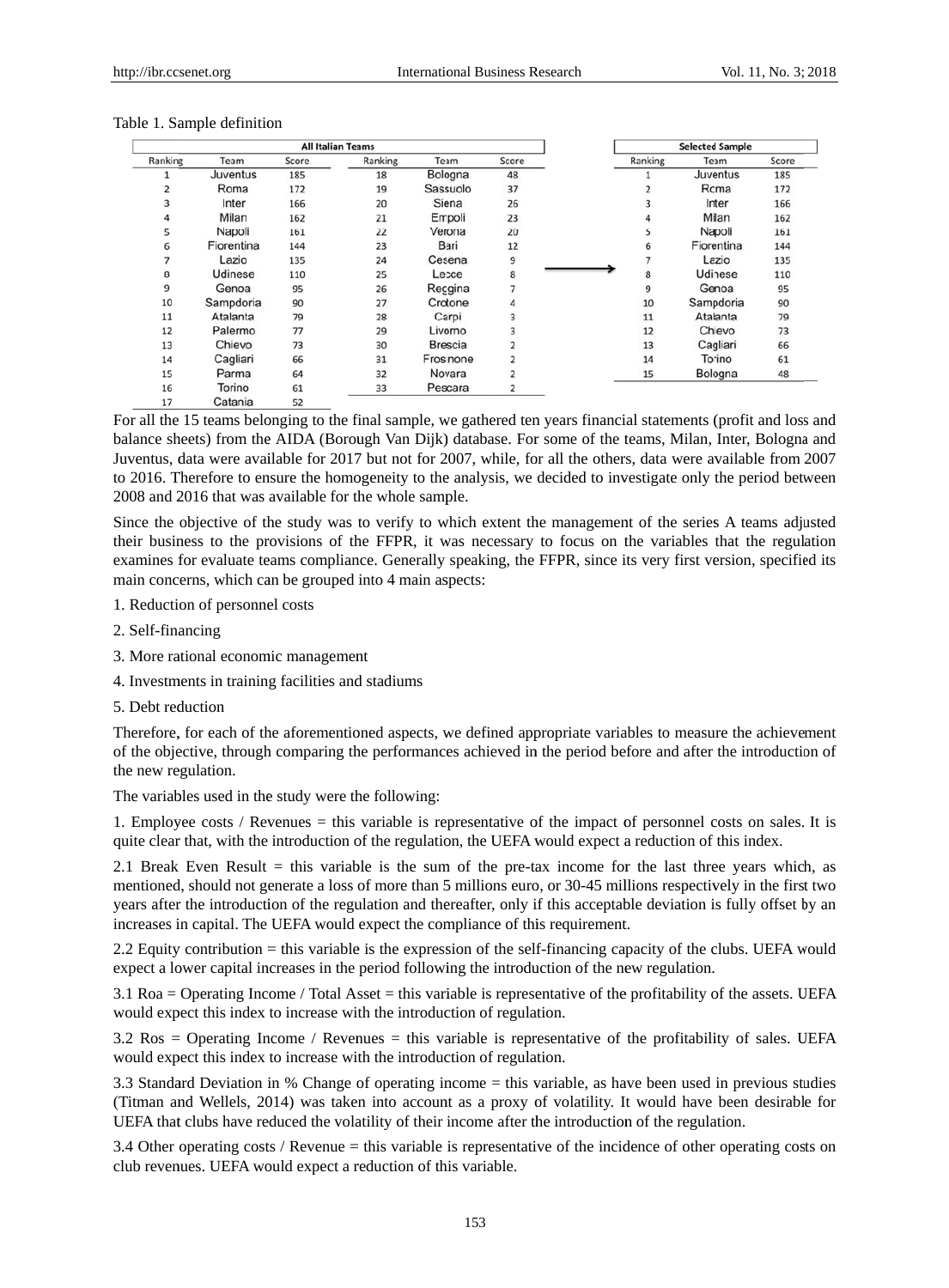4. Tangible Assets / Total Assets = this variable was used to measure investments in infrastructure that have been made by clubs. An increase in this index in recent years would have been desirable by the UEFA.

5.1 Debt / Revenues = this variable is representative of the company's indebtedness in relation to the size of revenues. A reduction of this variable, since the introduction of the regulation, would have been necessary according to the UEFA prescription.

5.2 Equity / Total Assets  $=$  this index expresses the capitalization of the company and therefore its capital structure. In the intent of the regulation, this index should have increased and, more particularly, it should have increased due to self-financing rather than as a result of equity contribution.

After verifying, through a descriptive statistics, the trend of the aforementioned variables, we will proceed to verify the statistical significance of the difference in the results achieved, through a T-test on the average values reported in the period before and after the introduction of the new regulation. In addition, given that the reduction in dependence on external sources of capital had the intent to reduce the financial patronage that had influenced the results of the years preceding the introduction of the regulation, the Gini concentration index, calculated on the points scored by the Serie A teams, was analysed to check whether, in the period following the introduction of the regulation, there have been greater or lesser competitive parity. Data have been analysed with SPSS.17.

## **4. Results and Discussi on**

In this section of the work we will first examine the descriptive statistics for the variables described in the previous section for the clubs included in the sample for the period 2008-2016. Subsequently we will report the results of the T-tests comparing performances in the period before and after the introduction of the regulation and, in the end, we will show the result of the comparison relative to the Gini concentration index in the period under analysis.

UEFA's first element of concern, in the development of regulatory discipline, was to limit inflation. It is well known that the income statement and the structure of the club business largely depends on personnel costs, since the remuneration of the athletes has always been considered the primary source of competitive advantage for the teams, thus they are used to largely invest in this assets.

As can be seen from the next graph (Figure 1), which shows the average of the ratio between personnel costs and sales in the period under investigation, there has been a clear reduction of this incidence since 2012. The index has changed from an average value of 65% in 2011 to 58% in 2016. Note that the provisions of the financial fair play would require this index to be less than 70%. Therefore, on average, the clubs seem to have contracted considerably the most important cost item of their budgets. Although in the last three years the trend seems to be increasing again. In 2016 the only clubs that reported a value superior to 70% were Lazio, Milan and Bologna, while in 2011 there were 7 clubs exceeding this threshold. However, the average mean of the sample didn't exceed the 70% limit in the overall period of investigation.



F Figure 1. Emp ployee Costs/S ales ratio

The following graph (Figure 2) shows the performance of the Break Even Result, the sum of the pre-tax results achieved by the clubs in the three years preceding the monitoring period  $(T, T-1)$  and  $(T-2)$ . It can be noted that the performance of this index shows a noticeable improvement from the 2013-2014 monitoring period compared to the previous periods. The losses of the 15 teams have settled on a value close to 600 million euros per year in last three monitoring periods, an average of about 44 million euros per team. This is a result close to what is required by the new regulation and significantly improved with respect to the monitoring period 2012 and 2013. More in detail, the teams that in 2016 showed a value lower to a loss of 5 million euro requested by UEFA were 7, while 8 clubs lost less than 30 million (Rome, Genoa, Fiorentina, Inter, Bologna and Milan have instead lost more than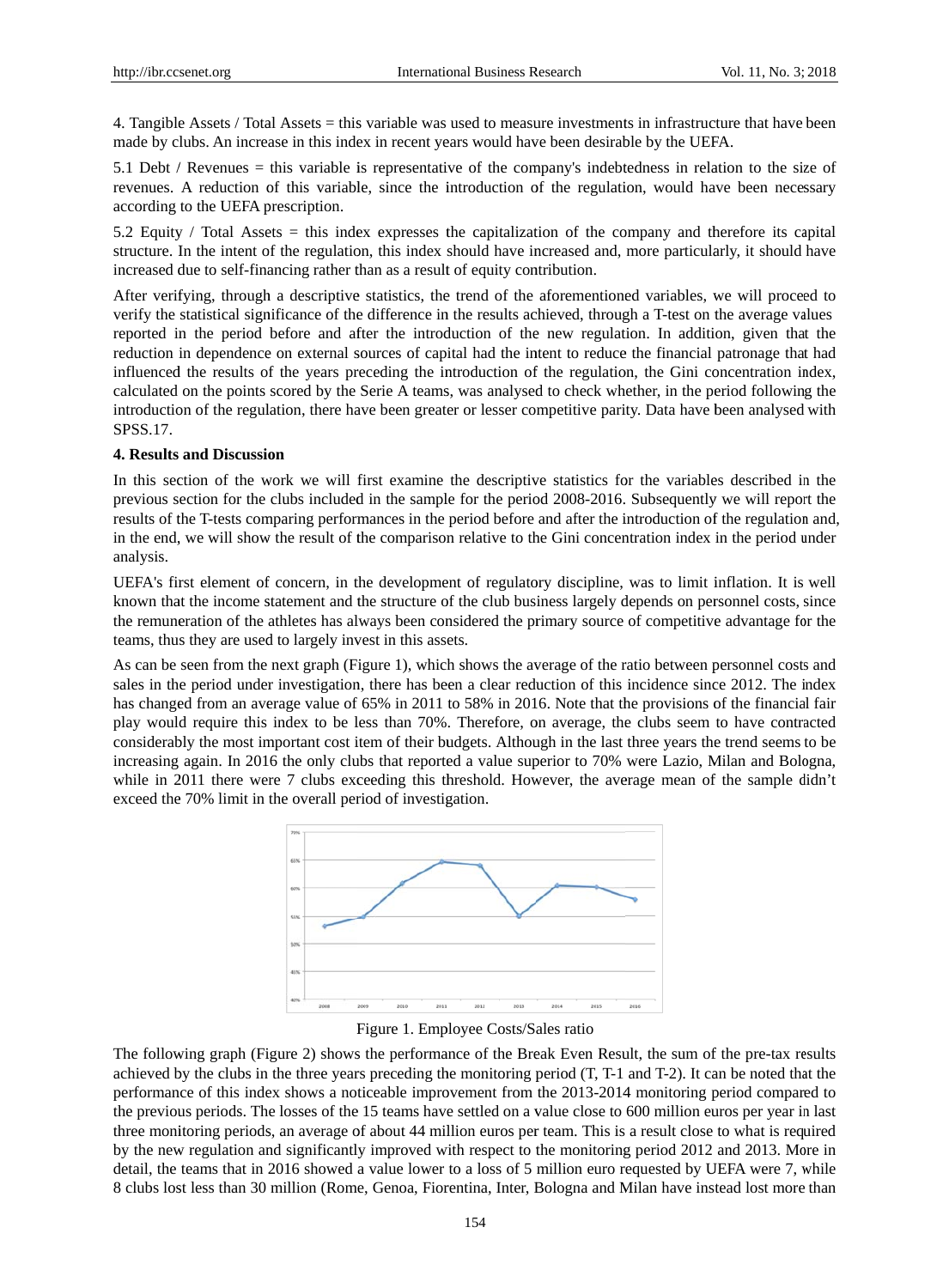45 million in three years). The worst result achieved in terms of Break Even Analysis was found in 2011 and 2014 where only 4 teams were adequate to the mentioned parameters. From the analysis carried out it emerged that only Napoli and Cagliari have never achieved a three years cumulated loss superior than 5 million euros and that only Lazio, Chievo and Atalanta have respected for all the years of analysis at least the acceptable deviation of 45 million euros of losses in the three years.



Figure 2. Aggregate Break Even Result

The intent of the regulation was, among others, to reduce the owners' contributions. For this reason it was considered appropriate to investigate the trend of capital increase, not due to self-financing, of teams in the last ten years. The analysis shows that, excluding the years 2012 and 2013, when the maximum at the minimum of the equity contribution was respectively found, the trend was crescent in the last three years compared to the previous three-year period 2008-2010 (Figure 3). Lazio, Udinese, Cagliari and Napoli are the only teams that have never provided capital contributions during the observation period. Inter and Milan, on the other hand, are those that have achieved the greatest increase in equity through external sources (about 1,1 billions euros in ten years).



Figure 3. Equity contribution

The following graph (Figure 4) shows the trend in profitability. The trend, although with very different oscillations, appears to be cyclical in the ten years of the survey. Since the entry into force of the new regulations, there has been a decline in profitability, which has only recovered in the last year of analysis. Also for these indicators, Napoli, Lazio, Chievo and Cagliari achieved the best performances.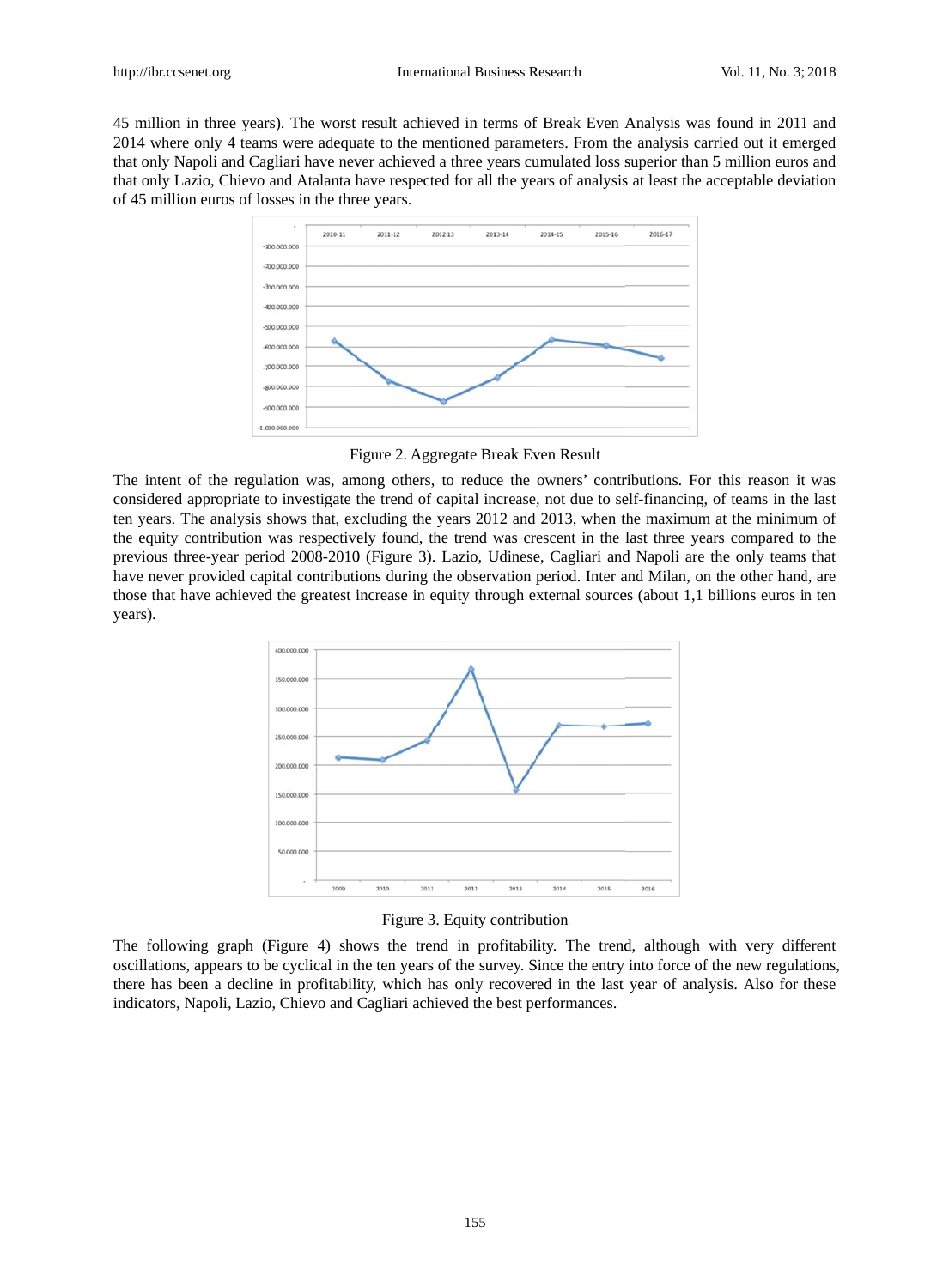

Figure 4. Return on Asset and on Sales

Volatility, that we measured with the standard deviation of the percentage change in operating income, after the peak reached in 2014, has settled on more moderate values in the last two years and close to those recorded in 2012 and 2 2013 (Figure 5 5).



Figure 5. Standard deviation of the % change in operating income

Also with reference to the performance concerning the other operating costs, it is noted that firms performed a decreased in 2013 and then the value increased again in the following years. Year 2016 also represents a return to more acceptable values for this variable (Figure 6).



Figure 6. Other operating costs/Sales

With reference to the investments in tangible assets, it has been noted that, compared to the three-year period 2008-09, the company has settled on higher values. However, in an absolute sense, the index continues to present a totally marginal value compared to intangible assets, among which are typically accounted for the multi-year rights on the athletes' sporting performance, as well as on the value level. The ratio between tangible assets and total assets is on average 6% and has not substantially increased in recent years. Excluding Juventus (28%), Lazio (17%) and Cagliari (16%), the average of the other teams fell to 2.1% (Figure 7).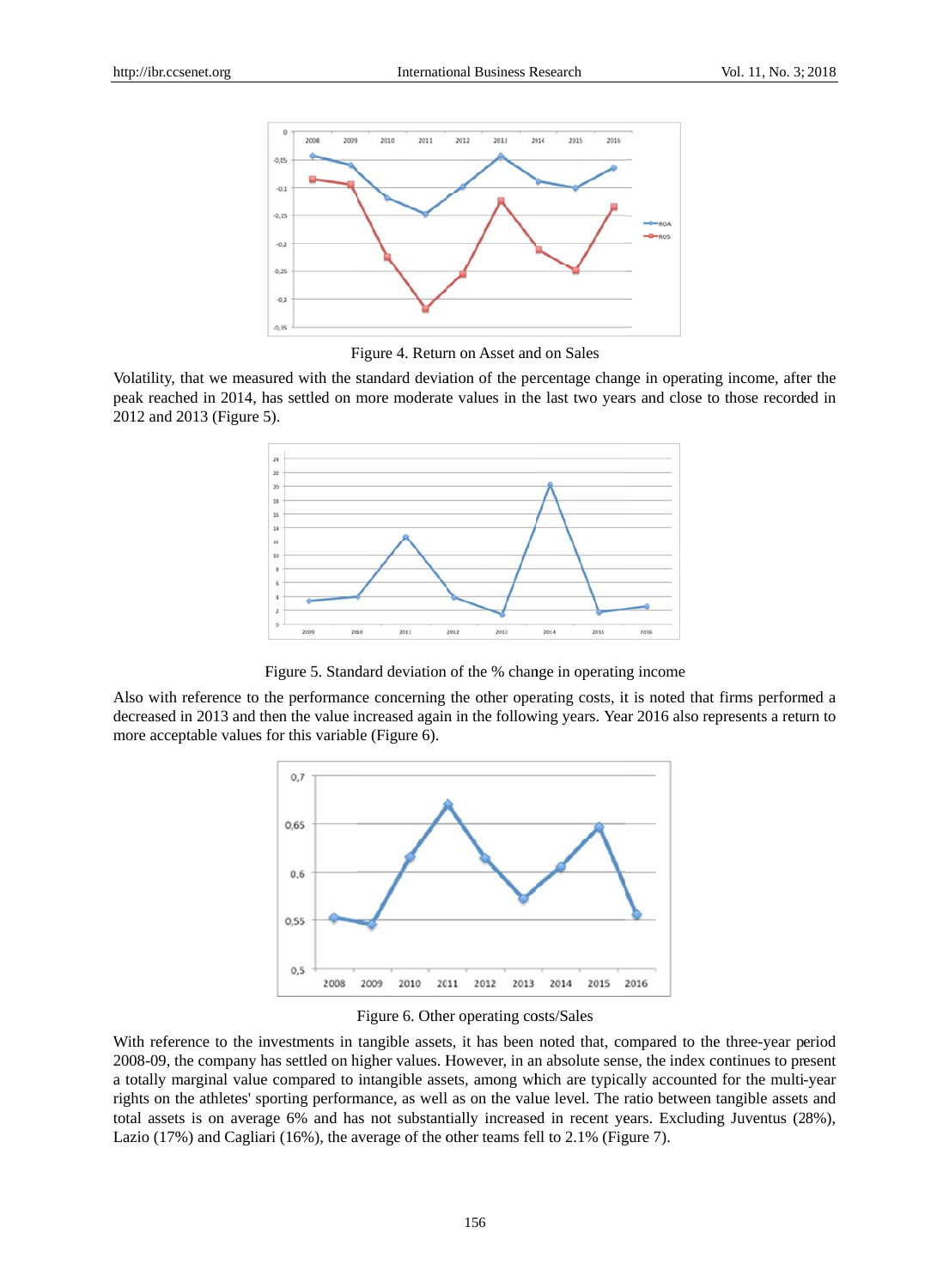

Figure 7. Tangible Assets / Total Assets

From the point of view of debt sustainability and capital structure, we have analysed the ratio between debts and total revenues and the ratio between equity and total liabilities. With reference to the first index, the trend is clearly decreasing in the period following the introduction of the regulation. Clubs are, slowly but constantly, reducing debt in relation to revenues. This circumstance makes it possible to state that a certain positive effect of the regulation has occurred. However, substantially different performances remain within the sample. If clubs such as Fiorentina, Napoli, Torino, Atalanta and Sampdoria have achieved a value lower than 100%, there are clubs that continue to have a ratio between debts and revenues of higher than 200%, is the case of Udinese, Lazio and Milan (Figure 8).



Figure 8. Debt / Revenues

As already mentioned, the regulation reduced the possibility of overcoming operating losses through indiscriminate equity increases, placing an acceptable deviation of 45 million for the first two years of application and 30 million for the subsequent monitoring period. The combined effect of the reduction in capital increases and the demand to reduce payables and personnel costs should have led companies to an increase self-financing. The trend of the ratio between equity and total assets is however clearly falling in the observation period and now averaging around 16%. Moreover, some differences within the sample appear to be evident. If Fiorentina, Naples, Lazio, Inter, Cagliari and Torino have shown an equity ratio superior to 30%, some companies such as Rome, Milan, Genoa and Chievo prove to be heavily under-capitalized. For Rome, Milan and Genoa the index is even close to 1% (Figure 9).

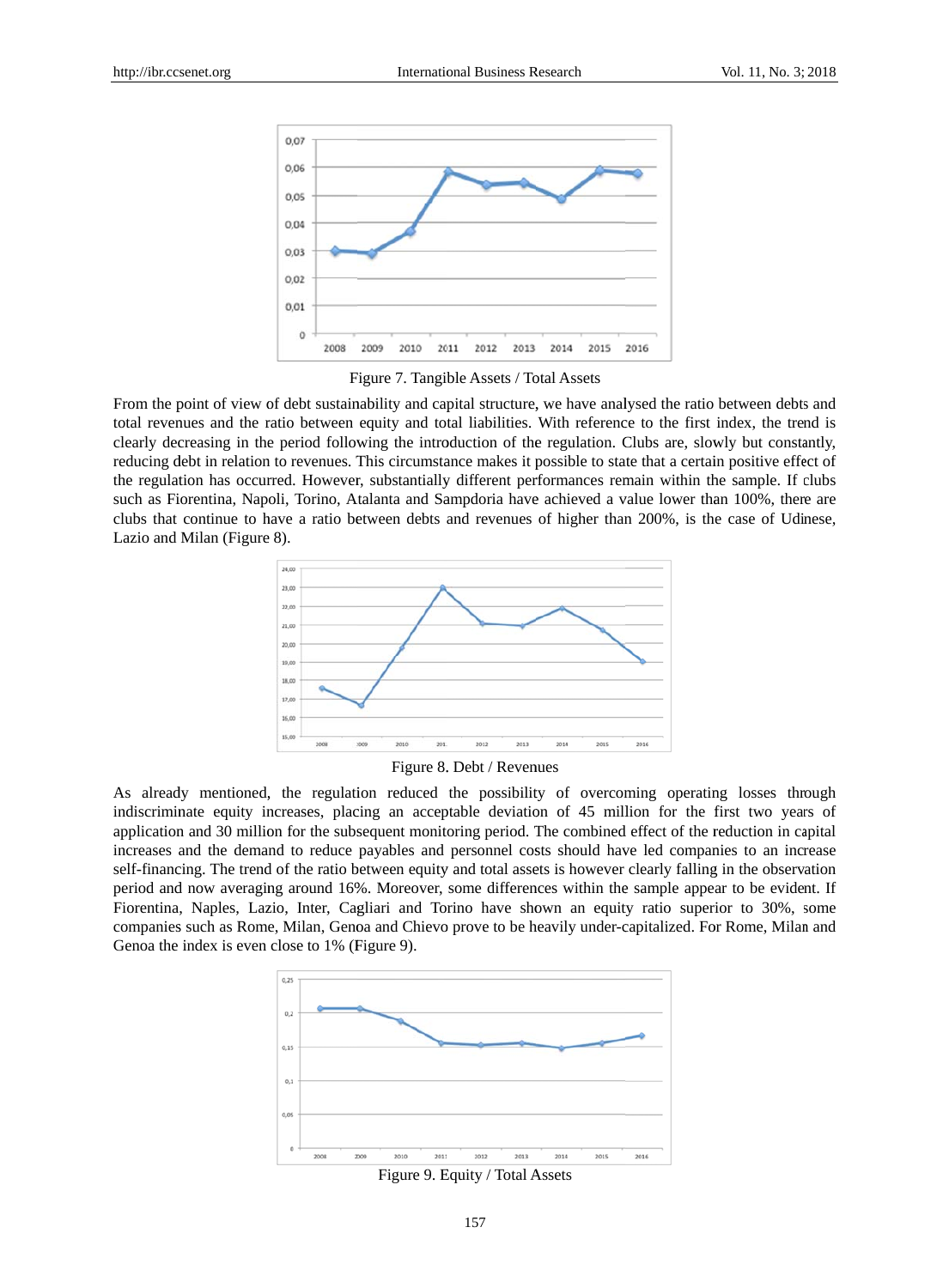The trend of the average values shown in the graphs does not clarify whether companies' performances has been shown to differ significantly in the two periods of investigation (the previous and the one after the introduction of the regulation). Table 1 shows the results of the T-test through which we compared performances means reported in the previous and following period.

|  |  |  |  | Table 1. Mean difference T-test |  |
|--|--|--|--|---------------------------------|--|
|--|--|--|--|---------------------------------|--|

| Variables                                    |    | Ante        | Post          | <b>Mean Difference</b> | Corr | Sig. | T-Test  | df | Sig (2-tailed) |
|----------------------------------------------|----|-------------|---------------|------------------------|------|------|---------|----|----------------|
| <b>B.E.R.</b>                                | 45 | -49.266.157 | $-40.455.000$ | $-8.811.157$           | 0,66 | 0.00 | $-0.85$ | 44 | 0,40           |
| Debt / Sales                                 | 60 | 128,39%     | 137,69%       | $-9.30%$               | 0.60 | 0.00 | $-1.43$ | 59 | 0,16           |
| R.O.S.                                       | 60 | $-18.04%$   | $-17,98%$     | $-0.06%$               | 0.25 | 0.05 | $-0.01$ | 59 | 0.99           |
| R.O.A.                                       | 60 | $-9.24%$    | $-7,35%$      | $-1.89%$               | 0.19 | 0.15 | $-0.79$ | 59 | 0,43           |
| Equity / Total Assets                        | 60 | 18.98%      | 15.69%        | 3.29%                  | 0,55 | 0.00 | 1,77    | 59 | 0.08           |
| Tangible / Total Assets                      | 60 | 3.86%       | 5.50%         | $-1.64%$               | 0.80 | 0.00 | $-2.37$ | 59 | 0.02           |
| Employee Costs / Sales                       | 60 | 58.42%      | 58.42%        | 0.00%                  | 0,33 | 0,01 | 0,00    | 59 | 1.00           |
| Other Operating Costs / Sales                | 60 | 59.61%      | 59.56%        | 0.05%                  | 0.31 | 0.01 | 0.02    | 59 | 0.98           |
| Std. Dev. of % Change in Operating Income 60 |    | $-155.87%$  | $-159.41%$    | 3.53%                  | 0.05 | 0.69 | 0.02    | 59 | 0.98           |
| <b>Equity Contribution</b>                   | 60 | 15.791.667  | 14 938 333    | 853.333                | 0.68 | 0.00 | 0.26    | 59 | 0.80           |

Results show that there has been an improvement in B.E.R., which led to lower losses of around 8 million euros. The same can be said with reference to the reduction in payables debt to revenues (-9.3%). Operational profitability, measured by ROS and ROA, was slightly lower, respectively -0.06% for ROS and -1.89% for ROA. On the other hand, capitalization increased by 3.29 percentage points. The average equity contribution decreased for about 850.000 euros and volatility also increased. No significant differences were found in the incidence of the salaries and other operating costs on revenues. The ratio between tangible assets and total assets was even slightly decreased. None of the differences between the variables observed in the preceding and following periods is 99% significant at the T-test. The only one that can be evaluated in this sense is the ratio between tangible assets and total assets that is negative, in clear contrast with the requirements of the regulation.

The reduction of the equity contributions by the owners should have had the effect of guaranteeing greater competitive equality between teams, limiting the ability of the equity holders to make up for their finances with the operational losses resulting from the attempts to achieve better sports results. In order to evaluate this aspect, the Lorenz curves were constructed for the various years object of observation. As the distance of the Lorenz curve from the line of competitive equality increases, a higher competitive disparity would emerge, vice versa a reduction of the area between the Lorenz curve and the oner of competitive parity would be found in the case of greater competitive parity. It is evident that the curves are not substantially different in the two survey periods. The curves that have been traced from 2012-13 to 2015-16 are very similar to the previous ones; indeed there is a slight increase in competitive disparity (Figure 10).



Figure 10. Lorenz Curve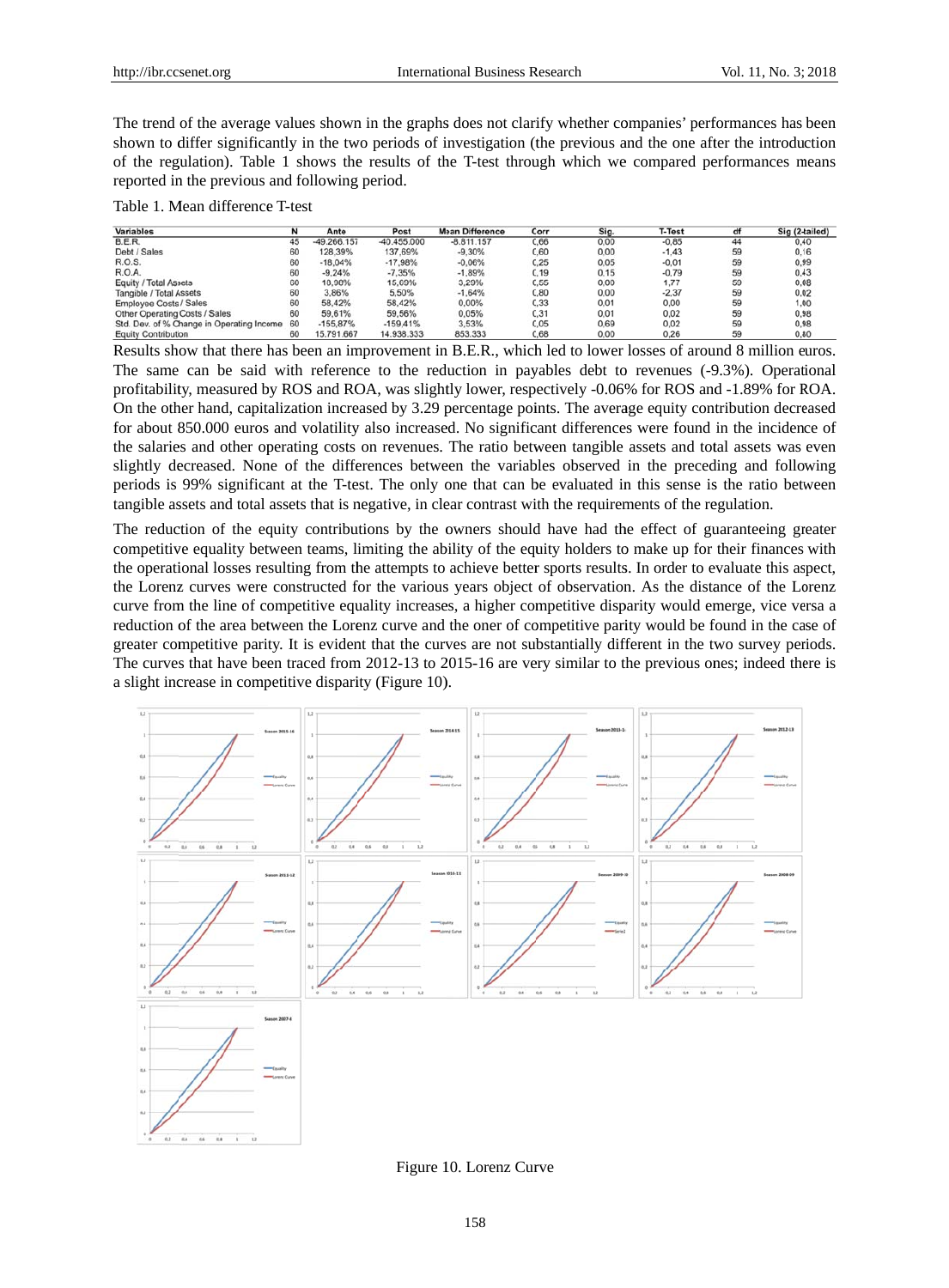Moreover, dividing by 0.5 the value of the area below the Lorenz curve, we have reached the Gini concentration index. This index summarizes the level of competitive parity in the championship. As the Gini index grows, we would be in a position of lesser competitive equality, while, in case of a decrease, we would find a condition of greater competitive equality.

The following graph shows the trend of the index in the observation period. In fact, what is seen graphically with the Lorenz curves is confirmed. The competition in the Serie A championship, from 2013 onwards, shows a clear countertrend compared to the previous period. The competitive parity is in fact significantly worse (Figure 11).



Figure 11. Gini index

## 4. Conclusion

Fair play is undoubtedly a crucial value in every sport. This term, in its usual meaning, implies a way of competing that is non-discriminatory and therefore based on the concept of equivalent opportunity (Lenk and Gunter, 1989). In other words each participant should be treated in the same way and, in the long run, should have the same opportunity to succeed in a given competition. When it comes to the FFPR, we should then assume that all teams should be treated in the same way and that, in the long run, each clubs can reach the same economic result, which may lead to an analogue chance to win on the field. This not only cannot be reached because of some substantial characteristics of the industry, but also is even very difficult to be achieved because of the unwillingness of the main stakeholders. The paper has demonstrate through a descriptive ant T-test statistic that the compliance to the UEFA's regulation is far to be accomplished at least by Italian teams. The explanation given by this article to the unsuccessful compliance has been found in the field of regulatory compliance management, providing theoretical motivation that definitely seems to be realistic and plausible. It is clear that the paper can be taken as a starting point to future research in several ways. First of all we can focus on the teams that have more probabilities to enter the UEFA's competition, instead to all teams, to see if there are substantial differences in results. Someone may say that teams that are more likely to participate to international competition can be seen as a more appropriate sample to test the hypotheses, we do not believe this way since in the last two seasons teams such as Atalanta or Sassuolo qualified for the Europe League competition. Furthermore we can extend the study to other countries in order to address the same problem in other leagues.

## **References**

- Akerlof, G. (1976). The Economics of Caste and of the Rat Race and other Woeful Tales. The Quarterly Journal of Economics, 90(4), 599-617. https://doi.org/10.2307/1885324
- Amodu, T. (2008). The Determinants of Compliance with Laws and Regulations with Special Reference to Health and Safety: A Literature Review. Report for the UK Health and Safety Executive, Research Report, 638.
- Atlas, M. K. (2007). Enforcement Principles and Environmental Agencies: Principal-Agent Relationships in a Delegated Environmental Program. Law & Society Review, 41(4), 939-980. https://doi.org/10.1111/j.1540-5893.2007.00330.x
- Black, D. (1976). The behavior of law. New York: Academy Press.
- Budzinski, O. (2014). The competition economics of financial fair play, Ilmenau Economics Discussion Papers, 85.
- Dimitropoulos P., Leventis, S., & Dedoulis, E. (2016). Managing the European football industry: UEFA's regulatory intervention and the impact on accounting quality. European Sport Management Quarterly, 16(4), 459-486. https://doi.org/10.1080/16184742.2016.1164213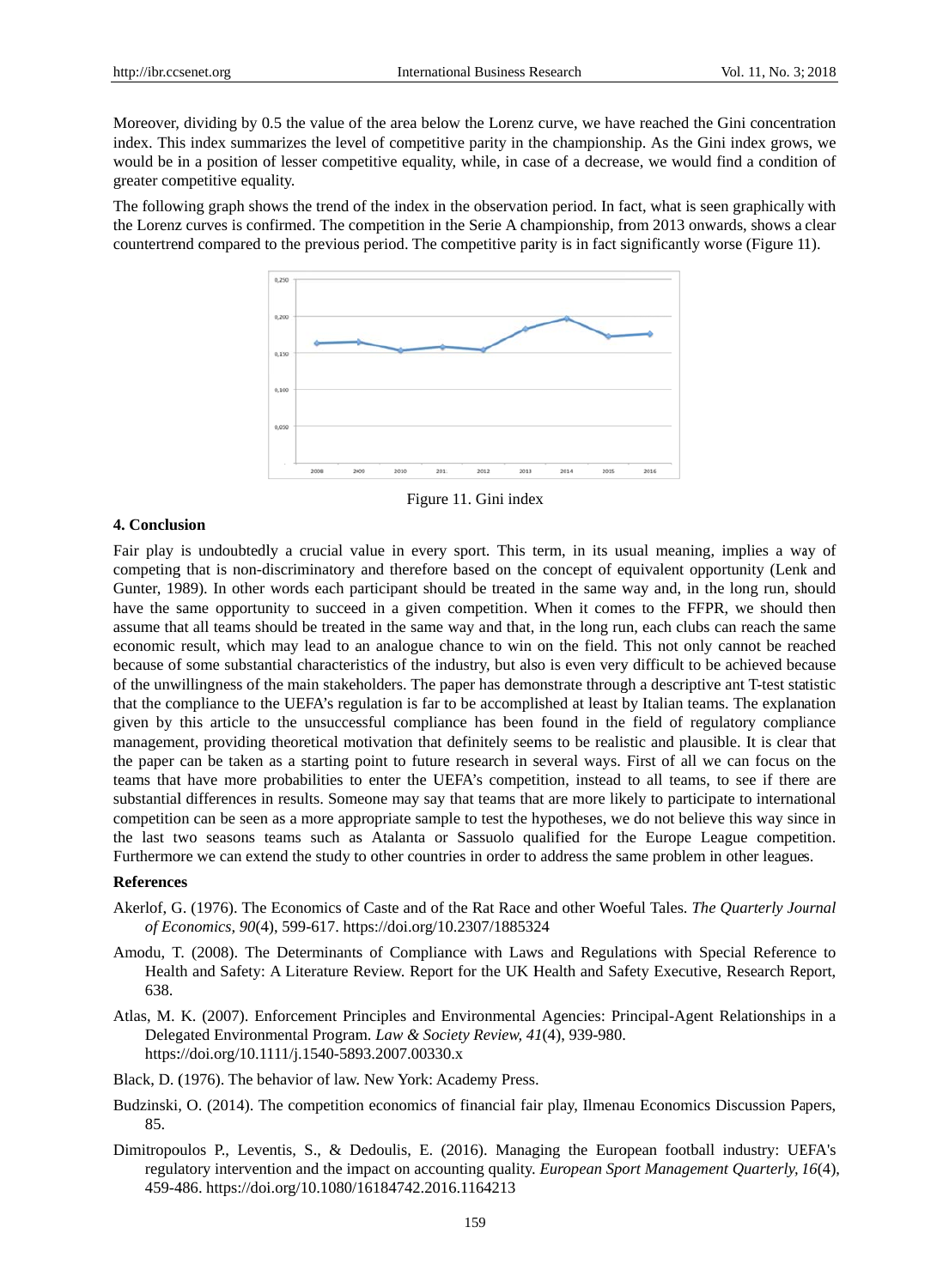- Dimitropoulos, P. E. (2011). Corporate governance and earnings management in the European football industry. *European Sport Management Quarterly, 11*(5), 495-523. https://doi.org/10.1080/16184742.2011.624108
- El Kharbili, M. (2012). Business Process Regulatory Compliance Management Solution Frameworks: A Comparative Evaluation. Proceedings of the Eighth Asia-Pacific Conference on Conceptual Modeling (APCCM), Melbourne, Australia.
- Fisse, B., & Braithwaite, J. (1993). Corporations, Crime and Accountability. Cambridge: Cambridge University Press.
- Franck, E. (2014). Financial Fair Play in European Club Football What is it all about?, UZH Business Working Paper Series, 238.
- Genn, H. (1993). Business responses to the regulation of health and safety in England. *Law and Policy, 15*(3), 219-234. https://doi.org/10.1111/j.1467-9930.1993.tb00104.x
- Gunningham, N., & Kagan, R. (2005). Regulation and Business Behavior. *Law and Policy, 27*(2), 213-218. https://doi.org/10.1111/j.1467-9930.2005.00197.x
- Hutter, B. M., & Jones, C. (2006). Business risk management practices: the influence of state regulatory agencies and non-state actors. *CARR Discussion Paper, 41.*
- Iaria, M. (2012). How to spend  $\epsilon$  2.5 billion and be happy and dissatisfied. Available at: http://english.gazzetta.it/Football/15.10-2012/How-to-spend-e25-billion-and-be-happy-and-dissatisfied-912 915713957.shtml
- Kagan, R. A. (1994). Regulatory Enforcement. In Rosenbloom, D. H. & Schwartz, R.D. (Eds), Handbook of Regulation and Administrative Law. New York: Marcel Decker.
- Kagan, R. A., & Scholz, J. T. (1984). The Criminology of the Corporation and Regulatory Enforcement Strategies. In Hawkins, K & Manning, P. (Eds), Enforcing Regulation. Boston: Kluwer-Nijhoff. https://doi.org/10.1007/978-94-017-5297-8\_4
- Kennedy, P. (2013). Left wing' supporter movements and the political economy of football. *Soccer & Society, 14*(2), 277-290. https://doi.org/10.1080/14660970.2013.776462
- Kesenne, S. (1996). League Management in Professional Team Sports with Win Maximizing Clubs. *European Journal for Sports Management, 2,* 14-22.
- Maslow A. (1954), Motivation and personality, Harper's psychological series. New York: Harper.
- Michie, J., & Oughton, C. (2005). The corporate governance of professional football clubs in England. *Corporate Governance: An International Review, 13*, 517-531. https://doi.org/10.1111/j.1467-8683.2005.00446.x
- Muller, J. C., Lammert, J., & Hovemann, G. (2012). The Financial Fair Play Regulations of UEFA: An Adequate Concept to Ensure the Long-Term Viability and Sustainability of European Club Football? *International Journal of Sport Finance, 7*(2), 117-140.
- Ogbonna, E., & Harris, C. L. (2014). Organizational cultural perpetuation: A case study of an English Premier League football club. *British Journal of Management, 25,* 667-686. https://doi.org/10.1111/1467-8551.12037
- Parker, C. (2002). The Open Corporation Effective Self-regulation and Democracy. Cambridge: Cambridge University Press. https://doi.org/10.1017/CBO9780511550034
- Perskow, B. I. (2003). Sarbanes Oxley: Investment Company Compliance. *The Journal of Investment Compliance, 3*(4), 16-30. https://doi.org/10.1108/15285810210812871
- Solberg, H. A., & Haugen, K. K. (2010). European club football: Why enormous revenues are not enough? *Sport in Society: Cultures, Commerce, Media, Politics, 13*(2), 329-343.
- Storm, R. K. (2012). The Need of Regulating Professional Soccer in Europe: A Soft Budget Constraint Argument. *Sport, Business and Management: An International Journal, 2,* 21-38. https://doi.org/10.1108/20426781211207647
- Storm, R. K., & Nielsen, K. (2012). Soft budget constraints in professional football. *European Sport Management Quarterly, 12*(2), 183-201. https://doi.org/10.1080/16184742.2012.670660
- Titman, S., & Wessels, R. (1988). The Determinants of Capital Structure Choice. *The Journal of Finance, 43,*